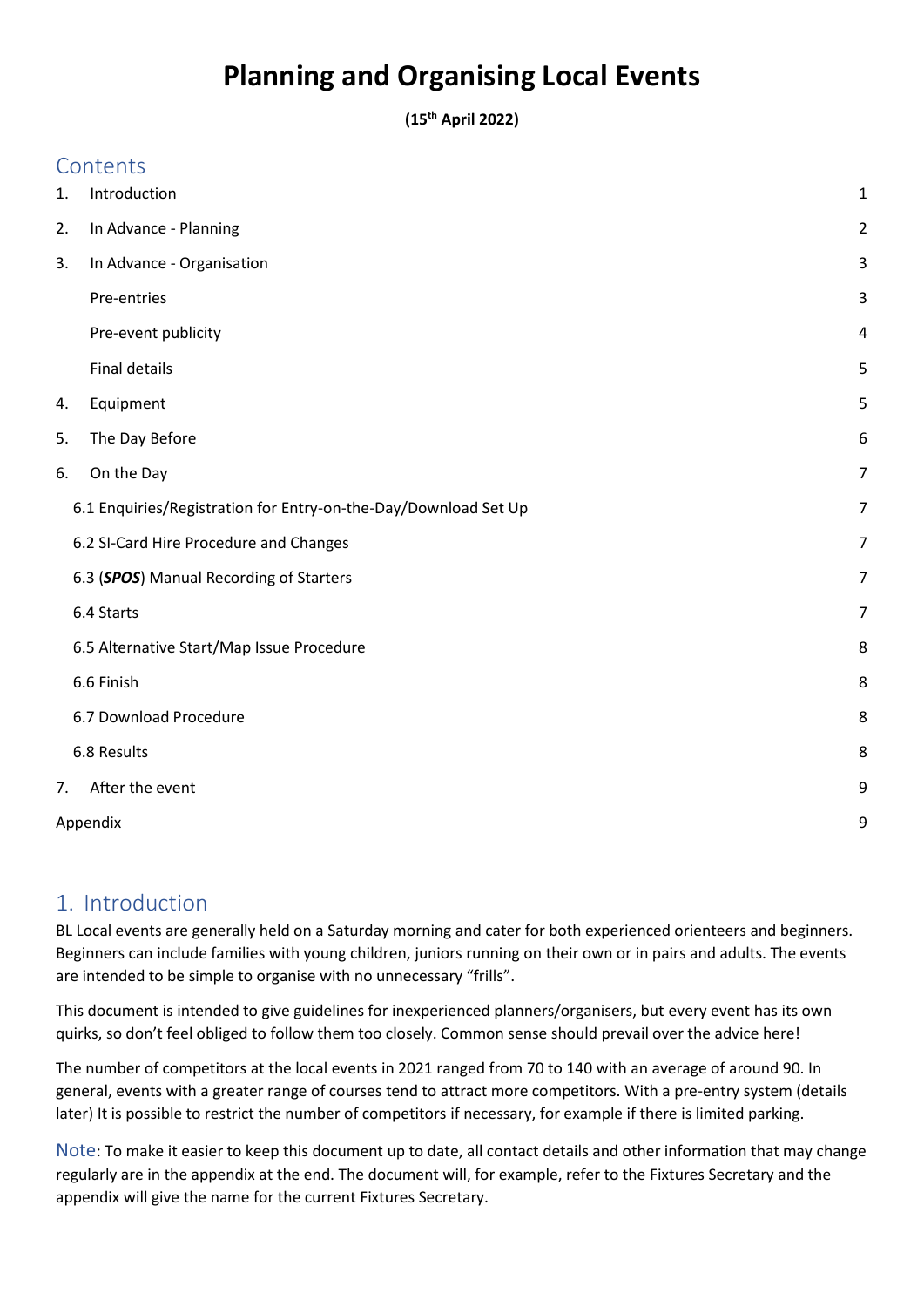# <span id="page-1-0"></span>2. In Advance - Planning

**Permission:** By the time you get involved permission will have been sorted out. If you have any questions contact the Fixtures Secretary. The Fixtures Secretary can also tell you about parking arrangements (and whether a parking fee needs to be collected on the day).

**Map**: Contact the Mapping Officer to get the up-to-date version of the map. This will be supplied as one or more OCAD files. If when planning you find that map updates are needed, then the Mapping Officer will be able to help with this.

**Courses**: This is largely up to you. At a minimum there should be Green, Short Green and Yellow (which for any competitors not used to the colour-coded system could be termed Long, Short and Novice). If you want to plan more courses, Orange is the next one to add. If the terrain is suitable a Blue or even Brown course could be considered and will attract extra competitors. Light Green is another option

In the appendix are links to planning guidance for courses of the different technical standards. It's particularly important that the Yellow and Orange (if there is one) courses are appropriately planned as juniors can easily be discouraged. If you want a more experienced planner to check these courses there are contact names in the appendix.

**Course Lengths:** In theory a Green course is defined as being something a top male elite orienteer could do in around 26 minutes. Short Green is about 80% of the length of Green, and Yellow about 55% of the length of Green.

The table below show the lengths for all courses relative to a Green course, plus how these numbers translate into actual course distances – a range is given for distances as it depends a lot on how rough the terrain is and how much climb the course has.

| Brown              | 210% | 7.4 km to 10.5 km |
|--------------------|------|-------------------|
| Blue               | 140% | 5.0 km to 7.0 km  |
| Green              | 100% | 3.5 km to 5.0 km  |
| <b>Short Green</b> | 85%  | 2.9 km to 4.2 km  |
| Light Green        | 75%  | 2.6 km to 3.8 km  |
| Orange             | 65%  | 2.3 km to 3.2 km  |
| Yellow             | 55%  | 1.9 km to 2.7 km  |

**Start and Finish**: Before starting planning you need to decide where the start and finish are going to be. Ideally these will be close to the car park and download but this is not always possible. Try to keep them at least 100m apart as it is less confusing for novices.

**Purple Pen Software**: Planning is normally done using Purple Pen software which is available as a free download (see appendix). It includes a help menu. If you are using it for the first time the "Quick Walkthrough" option is a good place to start.

**Control Codes**: By default, Purple Pen assigns control codes from 31 upwards. However, because of how the club's SI boxes are normally numbered you need to use codes 101 and above. Try to use consecutive numbers with no gaps (i.e., if, for example, you have 30 controls you use codes 101 to 130). There is a facility in Purple Pen to re-number controls if required. (Note that this does *not* mean that each individual course needs consecutive codes, and indeed it's better to avoid consecutive codes for Yellow and Orange courses in case beginners come to expect it.)

**Checking Control Sites**: You need to visit all the control sites in advance to check that they are ok; sometimes they might not be quite what you expected from the map. You might want to mark them with a coloured tent peg (available from club equipment store) or similar to make it easier when putting out controls, but it's not essential. For urban events, decide what you are going to attach the control and SI box to. If possible, go round the Yellow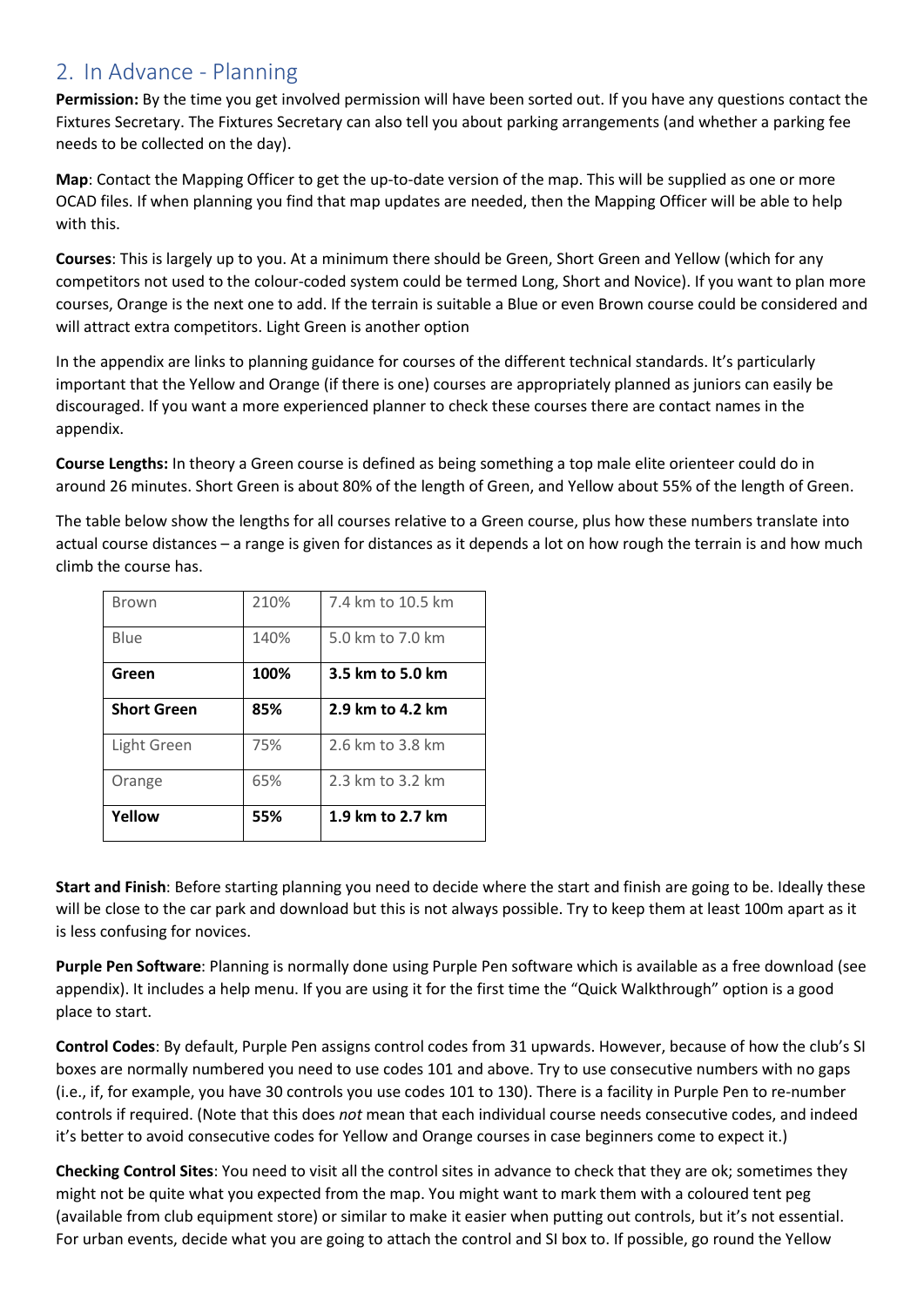course to make sure that the line features that you expect competitors to follow are as easy to see on the ground as the map suggests

**Control Descriptions**: You need to put control descriptions on the map (Purple Pen makes this easy). You may choose to provide loose descriptions in the start lanes for competitors to pick up but this is definitely not a requirement. Descriptions should be pictorial for Short Green and longer courses and text for Orange and shorter. (it's also possible in Purple Pen to have descriptions lists that include both pictorial and text versions – this can be a good way to introduce juniors and novices to pictorial descriptions.) The course closing time should be shown at the bottom; this is normally 90 minutes after the last start time,

**Map Printing**: This is done by the club's Map Printer and/or Mapping Officer. You should send the Purple Pen file and OCAD map file(s) to the Mapping Officer at least a week before the event to allow time for printing.

**Urban Events**: British Orienteering rules say that under 16s can only compete on courses that do not require them to cross roads with significant traffic unless arrangements such as manned crossing are on place or unless accompanied by an adult.

**More Advice and Information**: If you want more help with planning, particularly if it's your first time, then the club has a lot of experienced planners who can act as mentors. The Fixtures Secretary or Fixtures Personnel Manager can help find someone if necessary. You might find it useful to look at previous events on the area using Routegadget (see appendix).

# <span id="page-2-0"></span>3. In Advance - Organisation

**Entries in general:** All events should use the pre-entry system. Pre-entries generally close four or five days before the event to allow time for map printing. In addition to pre-entries, you should make EOD available for Yellow and Orange (if you are having it). (Note that this is in addition to pre-entries for these courses).

<span id="page-2-1"></span>**Pre-entries**: The SI-entry system is used. The club's SI-entries Coordinator will help you set it up. Entries need to open about 3 weeks before the event.

The information you need to provide is:

- Event location (including Grid Ref, Postcode and WhatThreeWords)
- Courses available and their lengths (and climb if possible)
- The start time range and blocks. The normal range is 11:00 to 12:30. When covid restrictions were in place, competitors had to select a 15-minute start block in order to ensure that they were spread out. This is now optional. If you want to use a slot system you need to decide how many competitors can start in each slot, and whether the slots apply to the courses individually or the event as a whole. Discuss it with the SI-entries Coordinator if in doubt.
- Is there a maximum number of competitors?
- What date entries should open and close. Normally the closing date is four or five days before the event.
- Cost see appendix for normal prices. Sometimes it is higher than this if there is a high land use fee but if so, the Fixtures Secretary will let you know.
- Any other information that might affect competitors' decision to enter (e.g. is there a particularly long walk to the start, are dogs permitted)
- For urban events, what courses unaccompanied under-16s can compete on (see "Urban Event" in section 2 above)

**Entry On the Day:** You need to decide how many extra Yellow (and Orange if relevant) maps to print and let the Map Printer know.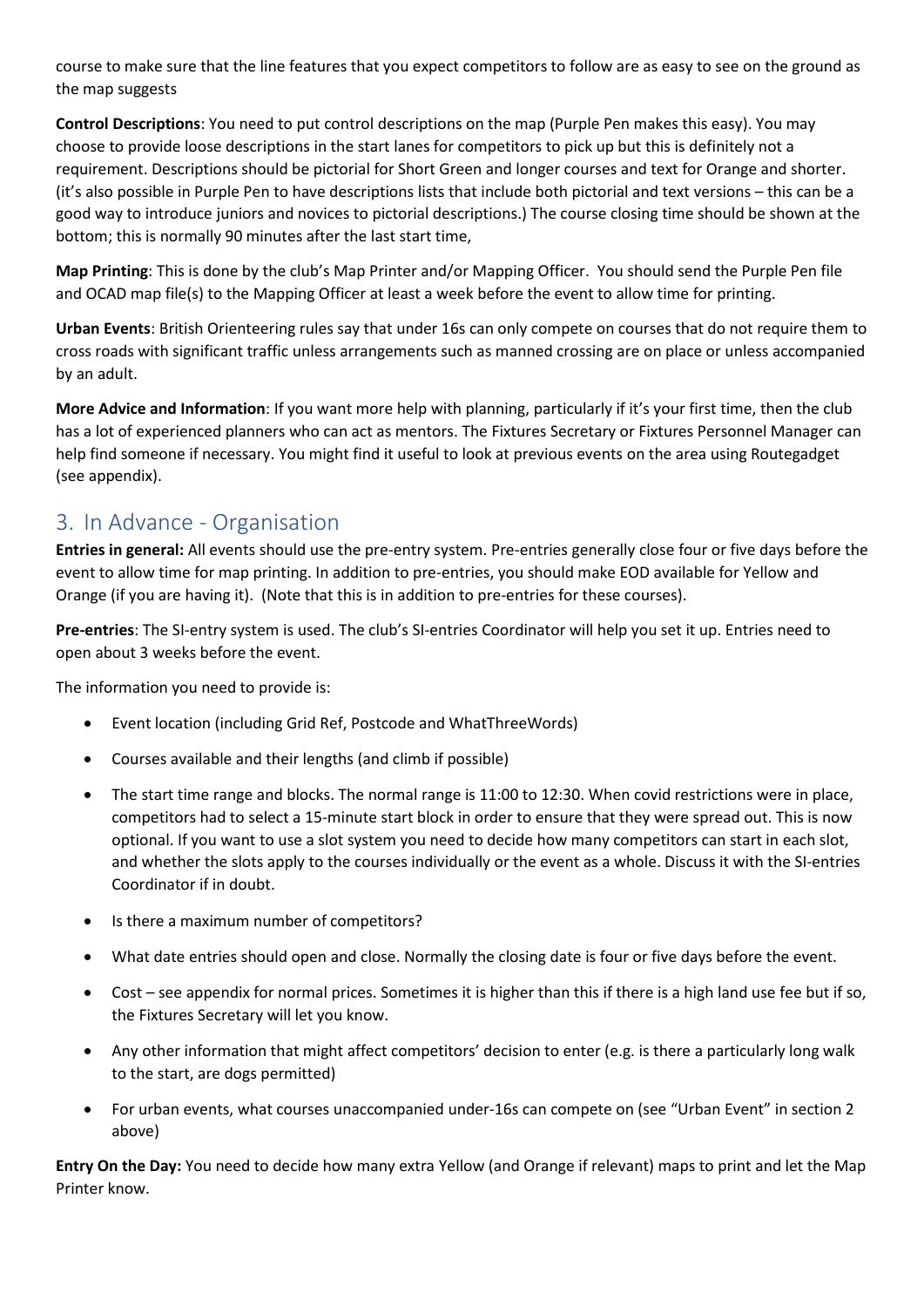**Toilets**: If there are no public toilets at the car park then it will almost certainly be necessary to provide one or more mobile toilets. The appendix gives the name of the club member who normally arranges hire – contact them around a month in advance. Normally they are delivered and collected on weekdays. Someone might need to be available when they are delivered to say where they should be positioned, and to make sure they are securely shut.

**Risk Assessment:** You will need to complete a Risk Assessment form. There is a link to a blank form in the appendix, and also an example of a filled in form. If you want a copy of the Risk Assessment for the previous event on the area, contact the Fixtures Secretary.

The Risk Assessment needs to be signed off by a qualified Controller (unless you have been on a British Orienteering Event Safety course or you are a licenced coach). There is a list of club Controllers in the appendix.

You should have a copy of the Risk Assessment available at the event.

**Safeguarding and Safety:** It is recommended that all event organisers/planners look at the relevant page on the British Orienteering website (see appendix) and watch the short film there. The name of the club's Welfare Officer (Safeguarding) is also in the appendix if you want any additional information.

**First Aid:** Qualified First Aid cover is a requirement and it is often possible for someone to combine this task with general assistance. There is a list of the club's qualified first aiders and their level of qualification in the appendix. The level of qualification required depends on the nature of the area – there are details in the appendix. You may need two if both want to run. In general, first aiders should only treat anyone who cannot treat themselves (with their own equipment).

**Helpers:** These events were originally intended to be run by one or two people. However, recent increases in numbers attending means that it is a very good idea to recruit some helpers, for example to provide backup if an unexpected situation arises. There is a designated club member (see appendix – "Meet and Greeter") who can offer help to first-timers. If you are having problems finding help, contact the Club Emailer who can put out a request in the club's regular news email.

**Choice of download system:** There are two options, and you need to decide which to use:

**Splits Printer Only System (***SPOS***)**: this is the easy option. No computer is required. Competitors simply download in the SI box attached to the splits printer and receive a printout. The downside is that you need to keep a manual list of everyone who starts and finishes so that you know they are all back. You also need to manually record their times (from their printouts) in case competitors use a different SI card from the one they entered with. (It happens more than you might think!). This system means no results-on-the-day are available. A further disadvantage (though probably not for you as organiser) is that more post-event results processing is required

**Full Computer System (***FCS***):** this is more complicated and you will probably need help both setting it up in advance and on the day to sort out problems/queries. The actual download procedure is very straightforward but inevitably there are special cases which require knowledge of the system. The appendix gives a list of club members who will be able to help. The advantages are that it's easy to check everyone is back, and on-the-day results can be viewed on screen or printed out.

In the rest of this document the abbreviations *SPOS* and *FCS* are used to highlight sections relevant only to the system in use

<span id="page-3-0"></span>**Pre-event publicity:** About 3 weeks before the event (i.e. around when entries open) you should put some preliminary information about it on the BL website, in the BL news email and on the BL Facebook page. Contact the Website Manager, the Club Emailer and the Club Facebook person.

The information should include:

- Event location (including Grid Ref, Postcode and WhatThreeWords)
- Courses available and their lengths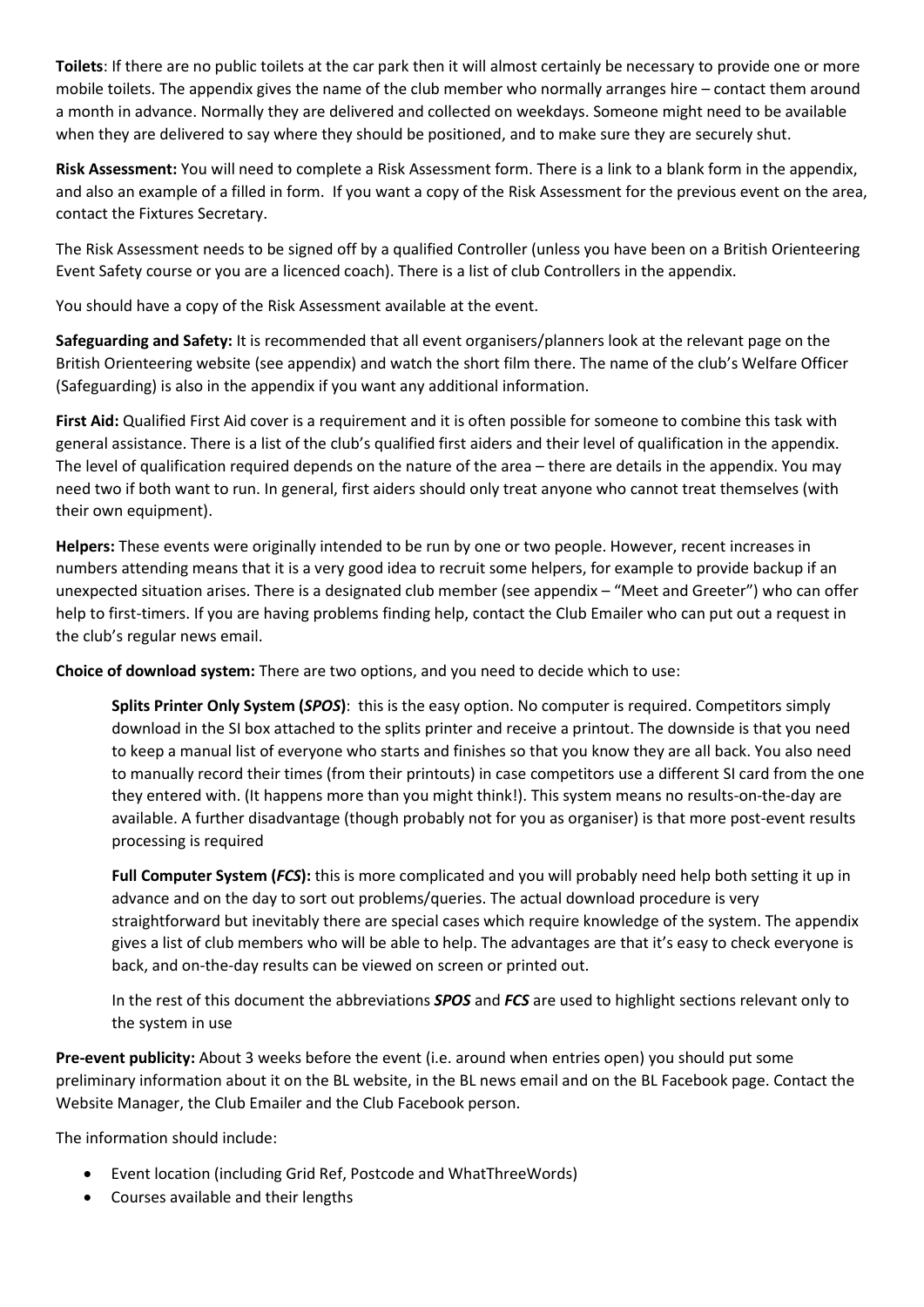- Which courses can be entered on the day (but make it clear that this is subject to map availability, and that it's better to pre-enter if possible)
- The start time range
- Entry open and closing dates
- Cost
- Any other information that might affect competitors' decision to enter (e.g. is there a particularly long walk to the start, are dogs permitted)

(Note that although this information is also available on SI entries website, it's better for inexperienced orienteers if they can see it directly on the BL website too).

<span id="page-4-0"></span>**Final details**: These should be sent to all competitors in the week before the event. This is done via the SI-entries system. You also need to send them to the Website Manager. The final details should include as a minimum:

- Location and travel directions.
- Distance to start and finish. Start time range
- Course details
- Map information: scale, contour interval, anything unusual about the map or terrain
- Link to entry list so that competitors can check their courses and/or start times
- Which courses have entry on the day and the entry fees.
- Where to collect hire SI-cards and a reminder that unless dibber hire or entry on the day is required competitors can just go straight to the start.
- Any information about Covid that is currently required. Check either on the British Orienteering website or ask the Fixtures Secretary.
- Contact name/email for queries

Other possible things to include:

Information about dogs. Might cagoules be compulsory? Can shorts be worn? Can campervans be accommodated? Are there toilets and if not where are the nearest public toilets? Is there a parking fee? Is it possible to use public transport to get to the event?

An example of final details is in the appendix.

## <span id="page-4-1"></span>4. Equipment

**Electronic Equipment:** The Electronic Equipment Officer will supply this. At least a week before the event you will need to tell him how many controls you are using and the range of control codes (see above in Planning section).

You will be supplied with:

- SI boxes for all controls (plus spares). These will be enabled for contactless punching
- Start boxes (one per start and spare)
- Clear boxes (one per start and spare)
- Check boxes (one per start and spare). In addition to checking that SI cards have been cleared, this box also turns on the contactless mode for SIAC dibbers
- Finish box (and spare)
- Dibbers to hire out to those who don't have their own. (Note there is no charge unless the dibber is lost.)
- (*SPOS*) Splits printer
- (*SPOS*) Download station
- (*FCS*) Computer (set up ready for the event) plus download stations and mini printer for splits and results

**Non-Electronic Equipment:** Contact the Equipment Officer(s) to arrange a suitable time to collect this.

You will need some or all of the following:

• Control kites (including ones for the start and finish plus some spares)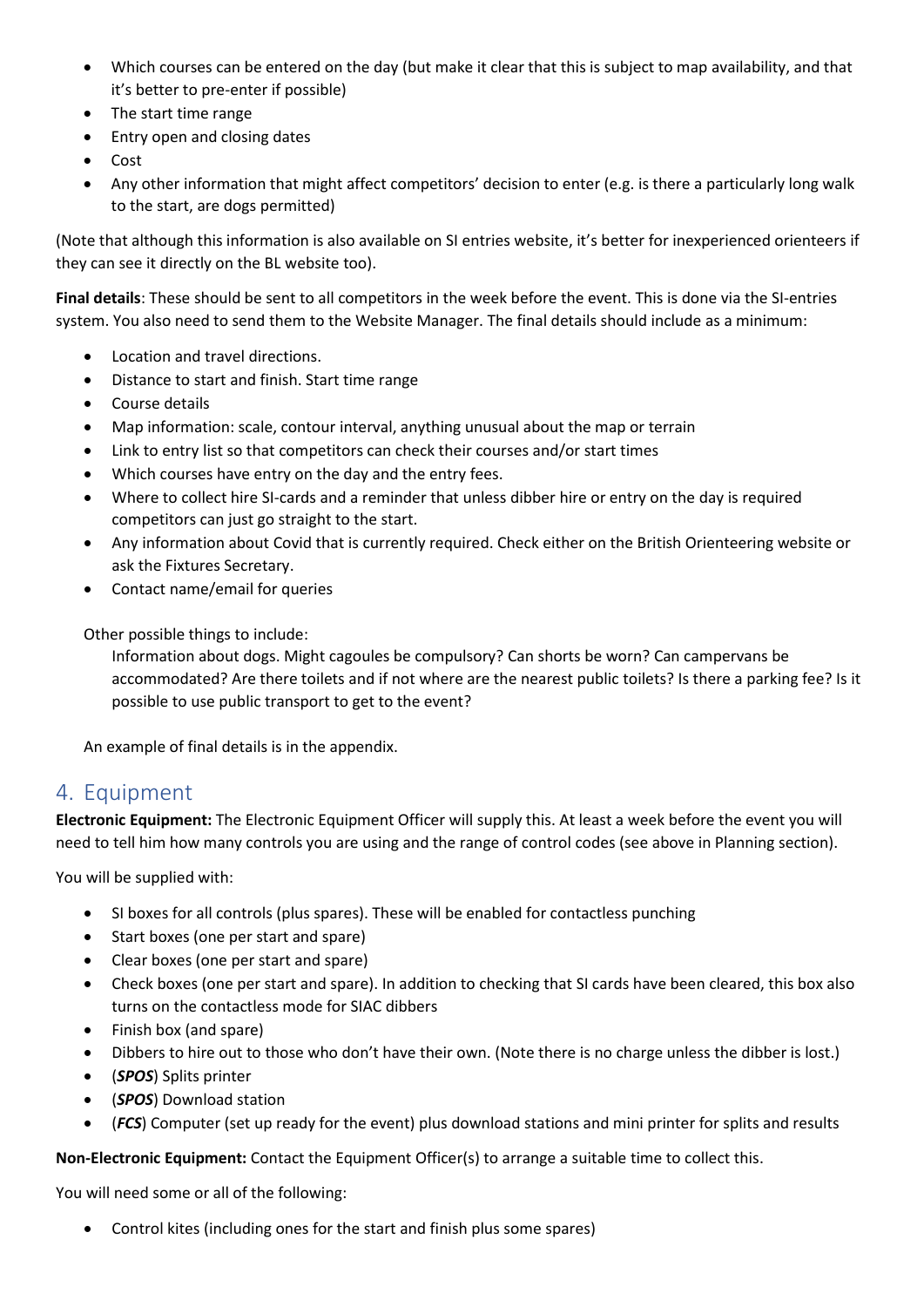- Control stakes (fibreglass poles with a holder on top for attaching SI box, and clips on the side for attaching kites). There are two different lengths - long stakes are generally better for the Novice course for greater visibility, short stakes are better for technically difficult courses
- For urban event, gripples (plus key) to attach kites and SI boxes securely to fences etc. Stakes are not generally needed for urban events
- Road and other signs as required plus hammer. A "Don't forget to Download" sign for the finish is definitely a good idea.
- BL 'feather' (banner) make sure the bag includes the stake that goes into the ground.
- Canes and red/white tape to mark the route to the start and/or back from the finish.
- Start and Finish banners (which should have tent pegs attached to them making them easy to put up). Or you could just use signs on stakes if you prefer
- Extra fibreglass control stakes for Start, Finish, Clear and Check boxes (or if you are running short of fibreglass ones, there are aluminium ones you can use instead).
- (Optional) Map Boxes for holding the maps at the start. These need to be clearly labelled with the course name. However, the maps will be supplied to you in plastic bags so to keep things simple you could just use these bags at the start, but again make sure they are clearly labelled with the course name,
- Organiser's stationery box (tape and general items)
- (Optional) Club tent and/or table for download, though the back of a car is fine if you want to keep things simple
- Loo paper (you may need to buy this yourself and claim it on expenses)
- First aid kit and first aid rucksack
- Bottles of hand sanitiser
- Containers for money (from entries on the day) and car keys (some people will want to leave their keys at registration while out on their course).
- Any flyers of interest, BL event calendar, membership info etc.

#### **Additional Equipment to acquire or make:**

- (*SPOS*) If you are using the Splits Printer System you need a list of all the entries so that you can keep a check on who has started and finished and their times
- Float for entries on the day.
- Sheet for recording entries on the day (Name, Address, SI card number, Course, Club, Age Class). Alternatively the club has "pink cards" that can be given to entrant to fill in their own details – the Fixtures Secretary will be able to tell you how to obtain some.

# <span id="page-5-0"></span>5. The Day Before

**Putting out controls:** Depending on the area, you might need to put out some of the controls the day before the event. (Unless you are happy with an extremely early start!) Controls at possible risk of vandalism should only be put out on the day. A useful rule of thumb when putting out controls is to allow 5 minutes per control (or more if they are particularly far apart).

Useful tips**:**

- Use Purple Pen to set up and print a "course" that includes all the controls, in the order you will put them out. This can help with control collection too.
- Thread the SI boxes on to a string in the correct order so that the right box is always to hand this can save quite a lot of time.

**Note about contactless punching**: SI boxes only work in contactless mode once they have been "woken up" by a dibber inserted in the hole. For bigger events the standard thing to do is to visit all controls on the morning of the event to wake them up. However, this is not necessary for a local event; the only effect of not waking them up is that early starters with contactless cards will find they need to dib normally at some controls. If they tell you that the SI boxes aren't working in contactless mode you know not to be concerned! In fact, if you do plan on waking the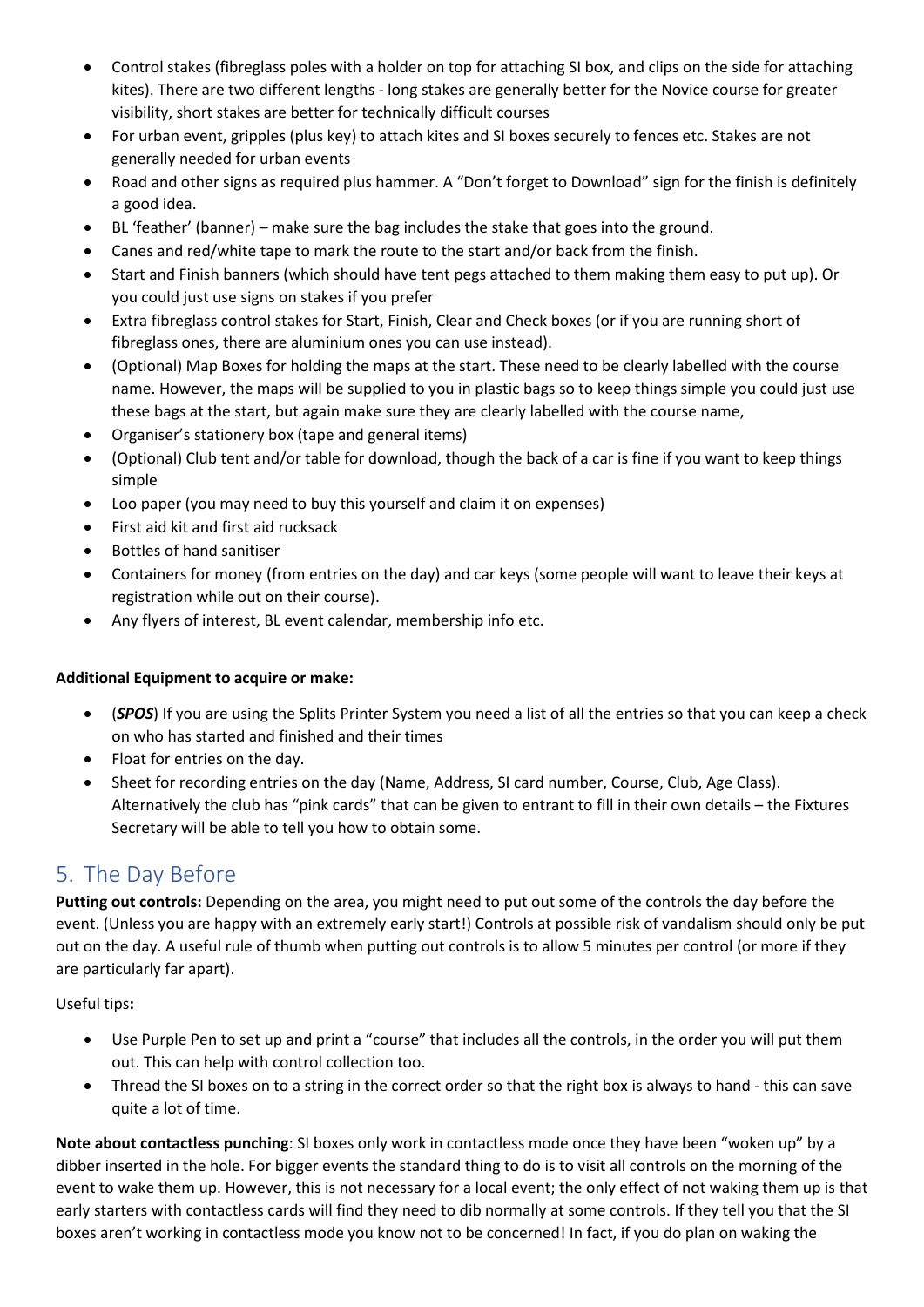controls up before hand, please let the Electronic Equipment Officer know so the stations can be programmed to stay awake long enough.

# <span id="page-6-0"></span>6. On the Day

Give yourself plenty of time. Competitors often arrive early! Aim to have all the controls out about an hour before the first start, and then put out the start and finish so that everything is ready with plenty of time to spare. It's perfectly acceptable to ask competitors to wait until the first official start time before starting.

**Controls:** Put out any controls not already in place.

**Road signs**: Put out any road signs you have decided to use.

**Parking**: Parking is often DIY, but there might be events where either parking officials or signs are needed.

**Toilets**: Put a bottle of hand sanitiser at each loo door. Once the event is over, close the loo doors with cable ties or something equivalent to prevent them being used by the public before they are taken away.

## <span id="page-6-1"></span>6.1 Enquiries/Registration for Entry-on-the-Day/Download Set Up

**Enquiries**: Be prepared to provide help to novices. It can be useful to have someone specifically to do this (contact the club "Meet and Greeter" – see appendix). A sample control and map can be useful too.

**EOD Registration:** Keep a record of name, SI card number and course. It is important that full details (including address) of non-club members are collected for insurance purposes. **(FCS)** Enter these details in the computer. Collect payment

**Download**: Set up a car/tent with either download computer (*FCS*) or splits printer (*SPOS*), download station, SI hiredibbers. Hand sanitiser should be made available.

## <span id="page-6-2"></span>6.2 SI-Card Hire Procedure and Changes

Competitors who didn't fill in an SI-card number when pre-entering will need to collect one on the day. You need to record names and corresponding SI-card numbers.

(*FCS*) Hire card numbers are entered into the computer.

(*SPOS*) Keep a written record (which is then used in producing the final results)

Also, some competitors who did fill in an SI-card number when entering will probably want to change it on the day, or hire one if they have forgotten to bring it.

Some competitors will probably ask to change course. In theory this is not permitted as maps may run out. However, in exceptional circumstances, and if there are known to be sufficient maps, you can allow it.

## <span id="page-6-3"></span>6.3 (*SPOS*) Manual Recording of Starters

For safety reasons you must keep a record of who has started. This can be done either at the start, or on the route to the start if, for example, there is a gate that everyone needs to go through. See also section 6.5. (Note that it's not necessary to keep a list if the Full Computer System (*FCS*) is in use because the information can be downloaded from the Start SI box.

## <span id="page-6-4"></span>6.4 Starts

Sign or tape the route to the starts if necessary. Set up start banners (or signs). Put maps in bags/boxes (see also section 6.5). Weight the maps down with a stone if it's windy. Set up clear, check and start SI boxes on metal stakes and make sure they are clearly labelled. Put out a bottle of hand sanitiser for competitors to use before picking up their maps.

The normal arrangement is to have the clear and check boxes in front of the map boxes, and the start SI box beyond the map boxes. The start SI box should be at the centre of the triangle.

Note that it is not normally necessary to have a helper at the start - competitors can organise themselves. However, for an event targeted at newcomers a helper is a good idea.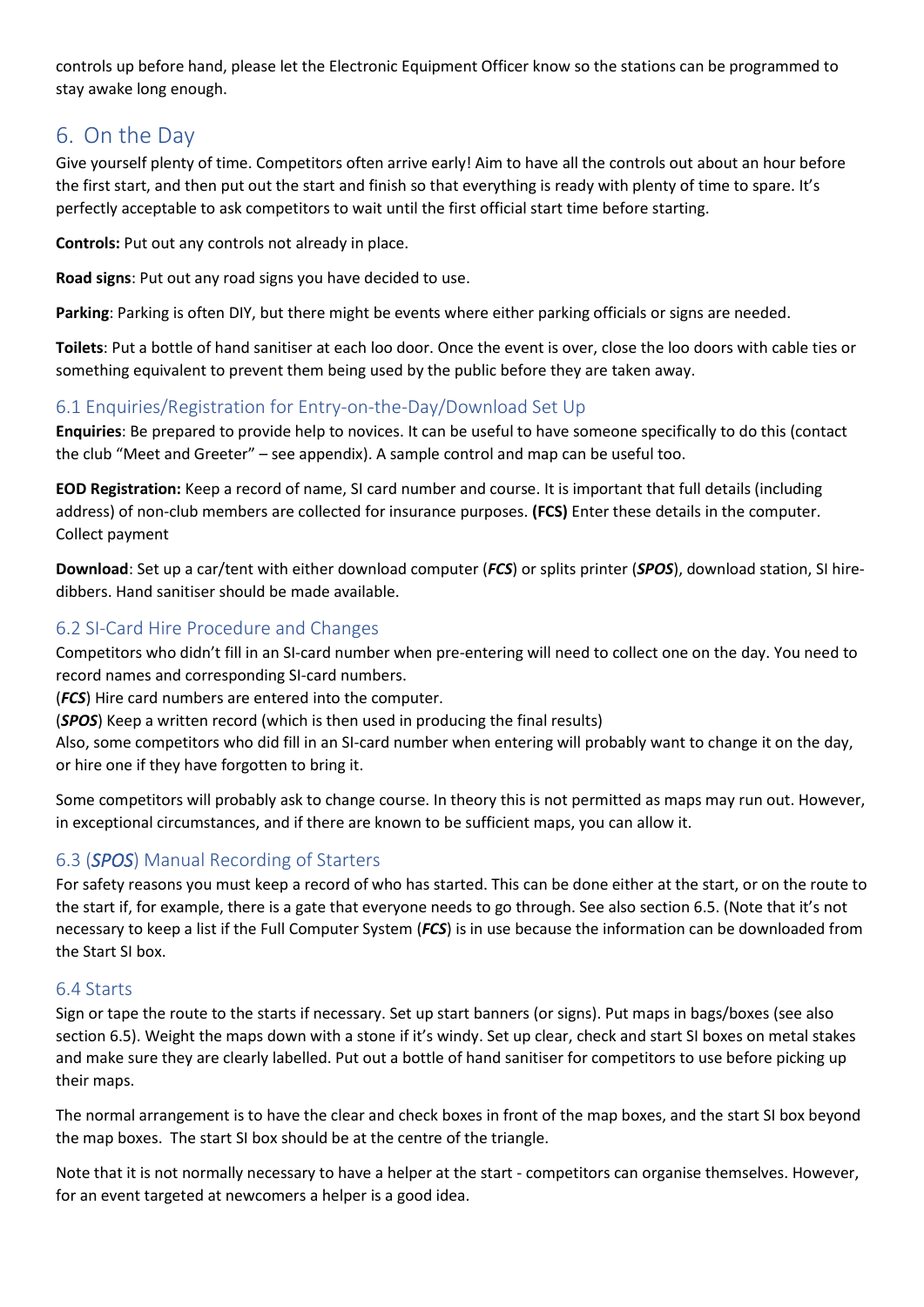### <span id="page-7-0"></span>6.5 Alternative Start/Map Issue Procedure

Another way to organise the start is to give competitors their maps at Enquiries/Download before they go to the start. You might want to do this if the start is unmanned and some distance from Enquiries/Download to avoid the maps blowing away or being interfered with.

Another option is to give just those on the Yellow course their maps at Enquiries/Download so that inexperienced competitors have a chance to understand them in advance. The risk is that some people will go directly to the start and find there are no maps there. You could just have sample Yellow maps at Enquiries to avoid this risk

(*SPOS*) Handing out maps at Enquiries/Download makes it easy to keep a list of starters.

If you are going to issue maps in advance you need to decide whether to roll/fold and tape the maps before handing them out to discourage competitors from looking at them before they start or whether simply to hand them out as they are. The problem with rolling/folding is that you may well only get the maps on the day of the event.

### <span id="page-7-1"></span>6.6 Finish

Set up finish banner (or sign) and finish SI box on a metal stake with a kite. Put out a notice reminding competitors to download. If it's not obvious. mark the route back to the car park with red/white tape or signs. There is no need to man the finish.

## <span id="page-7-2"></span>6.7 Download Procedure

*(SPOS) Important!* Download station must be cleared of data from any previous events before you start! A 'clear data' dibber is supplied for this purpose.

(*SPOS*) Once competitors have downloaded (and their splits are printed) It is **essential** that they are ticked on against the list of starters (section 6.3). At the end of the event, this is the only way to know that competitors have returned. Also, their times should be manually recorded (in case of queries when results are processed

Make sure to collect hire dibbers.

As course closing time approaches, check whether there are any competitors still out.

(*SPOS*) This is done by comparing the list of starters with list of finishers

(*FCS*) This is done on the computer by downloading the data from the start box and comparing it the list of competitors who have downloaded.

What you should do if there are missing competitors is very circumstance dependent, but some of the things to think about are:

- Are they really still out or have they forgotten to download?
	- o (*FCS*) Download the finish box to see whether they went through the finish. Check on the computer to see whether they entered as part of a group, in which case there would be people waiting for them.
- Check whether there are still cars in the car park.
- Make sure you are not the only person left waiting for them. If there really is a problem you will need help.
- Call Mountain Rescue sooner rather than later especially in winter. (Ring 999, and ask for the police and then mountain rescue)
- If anyone goes out to look for a missing person make sure you know where they are going and check that they come back

### <span id="page-7-3"></span>6.8 Results

(*SPOS*) No at-the-event results are needed.

(*FCS*) It's possible to print interim results on the splits printer and display them, but only if you have the time and resources.

The club always tries to provide results and Routegadget on the website on the same day as the event.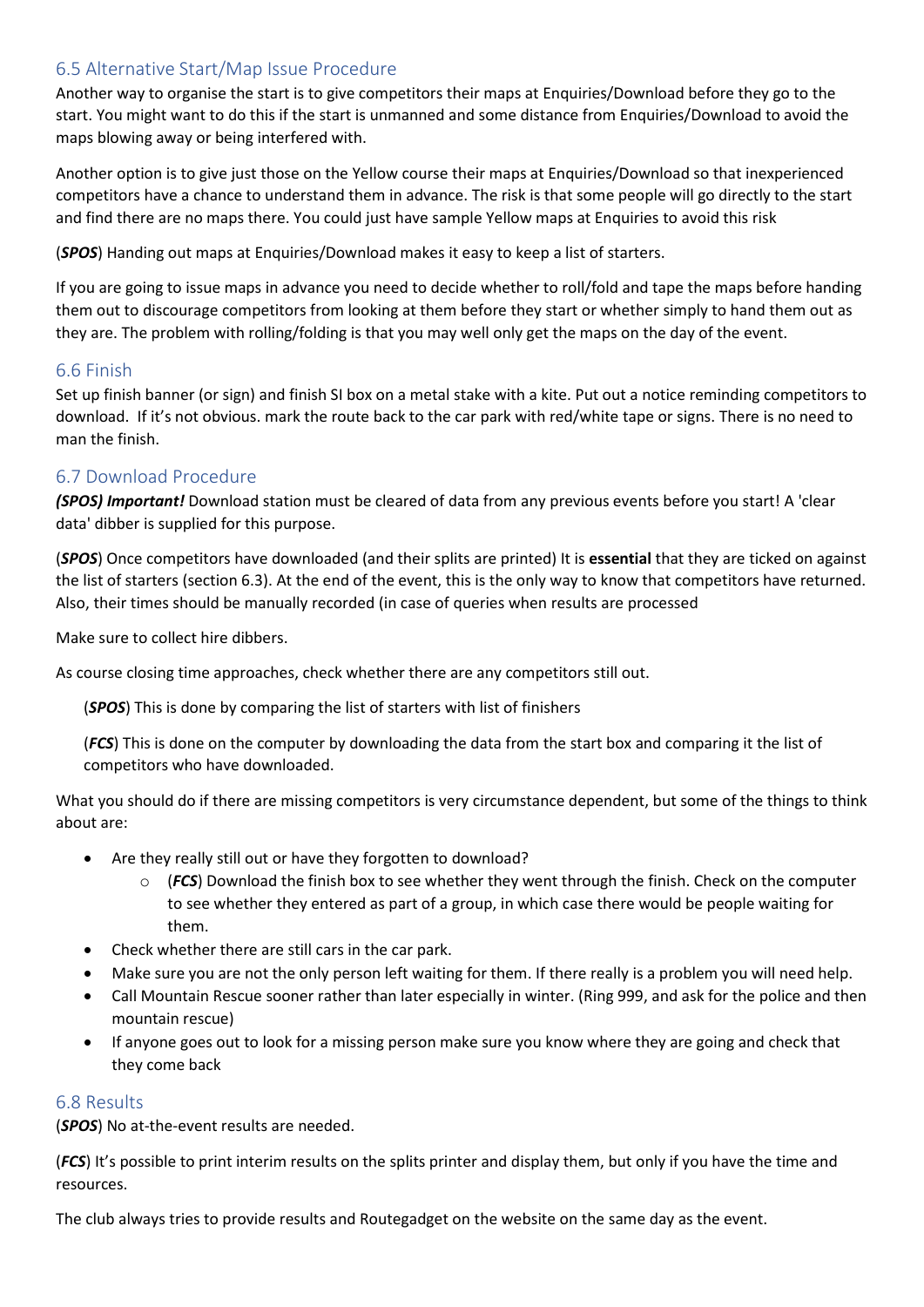(*FCS*) Whoever is helping you with the computer system will know what to do about results.

(*SPOS*) You need to get the download station and registration sheets to either the Website Manager or the Electronic Equipment Officer on the day. Contact them in advance to make arrangements.

For Routegadget you need to send the Purple Pen file and OCAD map file to the website manager. This can be done in advance of the event.

# <span id="page-8-0"></span>7. After the event

Return all equipment to the stores, Electronic Equipment Officer etc. If it has been wet, you should ensure that all equipment is dry before you return it. In particular, wet kites should be air-dried e.g. on your washing line, and SI boxes should be unpacked to air indoors for up to 24 hours.

Claim travel and other expenses from the Treasurer (see appendix for current travel rate). It's important to do this the principle is that you give your time freely, but you should not be out of pocket.

Pass any money collected on the day to the Treasurer (either in cash or as a bank transfer- the Treasurer can supply the account details). You could take your expenses out of it if there is sufficient.

# <span id="page-8-1"></span>Appendix

## **Planning**

Planning guidance for Short Green, Green, Blue and Brown courses: [www.britishorienteering.org.uk/images/uploaded/downloads/planners\\_greenandblackcourses.pdf](http://www.britishorienteering.org.uk/images/uploaded/downloads/planners_greenandblackcourses.pdf)

Planning guidance for Light Green course: [www.britishorienteering.org.uk/images/uploaded/downloads/planners\\_lightgreencourses.pdf](http://www.britishorienteering.org.uk/images/uploaded/downloads/planners_lightgreencourses.pdf)

Planning guidance for Orange course: [www.britishorienteering.org.uk/images/uploaded/downloads/planners\\_orangecourses.pdf](http://www.britishorienteering.org.uk/images/uploaded/downloads/planners_orangecourses.pdf)

Planning guidance for Yellow course:

[www.britishorienteering.org.uk/images/uploaded/downloads/planners\\_yellowcourses.pdf](http://www.britishorienteering.org.uk/images/uploaded/downloads/planners_yellowcourses.pdf)

If you would like someone to check that Yellow (and Orange) courses are of a suitable standard contact Jane Yates or Christine Kiddier (see club contacts below).

Purple Pen planning software is available to download free at[: www.purplepen.golde.org](http://www.purplepen.golde.org/)

Border Liners Routegadget is found at [www.bl.routegadget.co.uk/rg2/](http://www.bl.routegadget.co.uk/rg2/)

## **Organisation**

#### **Risk Assessment forms**:

Standard blank form: [www.britishorienteering.org.uk/images/uploaded/downloads/BOFevents\\_forms\\_riskassessment%202010.d](http://www.britishorienteering.org.uk/images/uploaded/downloads/BOFevents_forms_riskassessment%202010.doc) [oc](http://www.britishorienteering.org.uk/images/uploaded/downloads/BOFevents_forms_riskassessment%202010.doc)

**Entry Fees** (unless you are told otherwise):

Junior (M/W 20 and younger) - £2.00

Senior (M/W 21 and older) - £5.00

**Mileage Rate** for claiming expenses – 25p per mile

## **British Orienteering Safeguarding and Safety information**:

<https://www.britishorienteering.org.uk/safeguardingandsafety>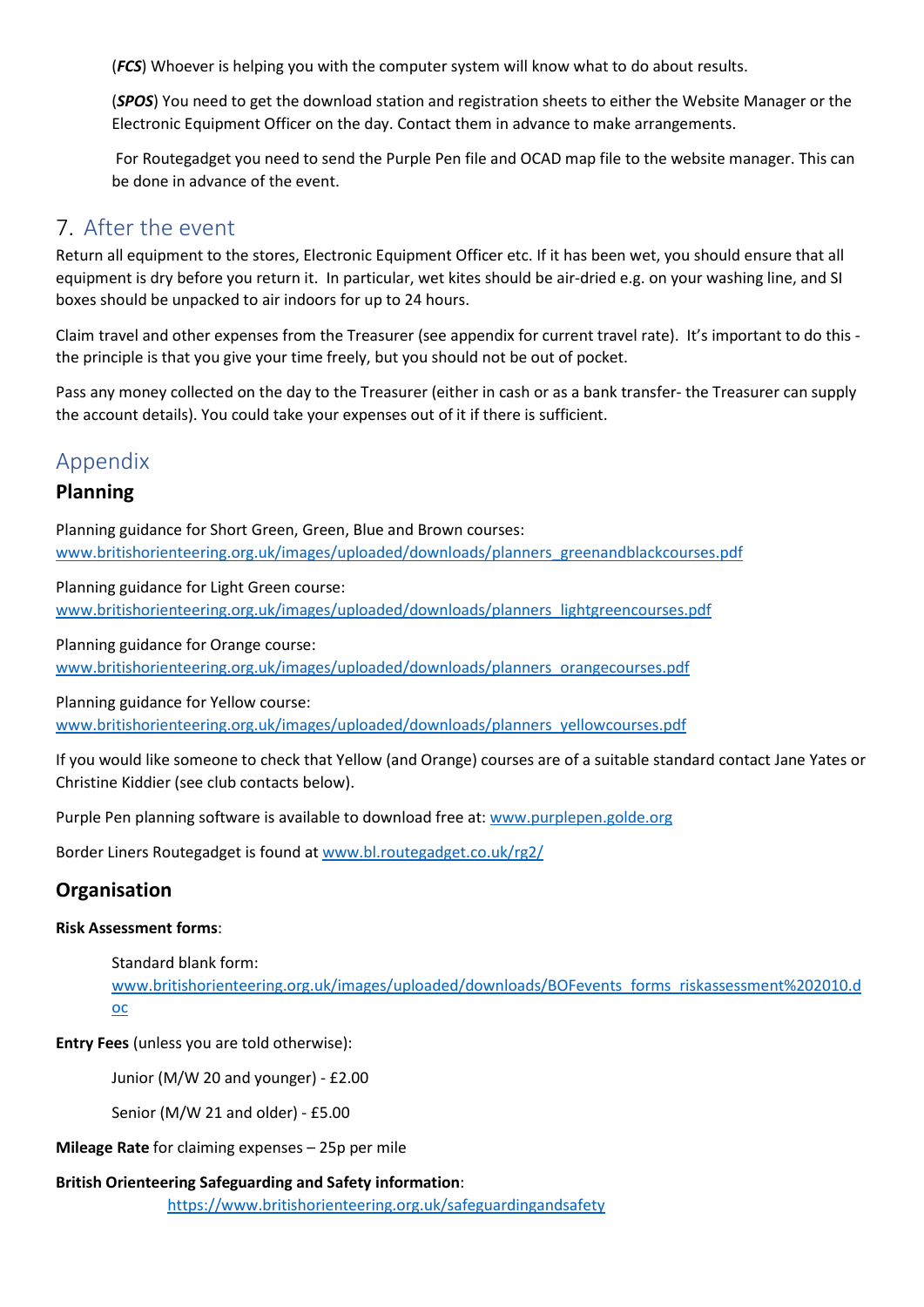## **Club Contacts:**

(Where no email address is given, you will need to look in the membership list which is emailed to all club members in February or March each year. If you still can't find it contact club-info@borderlinersorienteering.org)

Chair: Isabel Berry (chairman@borderlinersorienteering.org) Fixtures Secretary: Karen Parker (BLdanandkaren@gmail.com) Fixtures Personnel Manager: Stella Lewsley Mapping Officer: Dan Parker (BLdanandkaren@gmail.com) Map Printer: Dick Whitworth Treasurer: Dick Whitworth Equipment Officers (non-electronic): Raymond and Jenny Wren (Equipment is stored at their barn in Bothel) Electronic Equipment Officer: Jeff Powell Davies SI Entries Coordinator: Jeff Powell Davies Others who can set-up SI entries: Dan and Karen Parker (BLdanandkaren@gmail.com), Keith Tonkin Website Manager: Jeff Powell Davies Others who can update website: Keith Tonkin, Anita Evans Club Emailer: Karen Blackburn Club Facebook Admin: Owain Rice Others who can start posts: Jane Yates, Jeff Powell Davies, Isabel Berry Club Twitter Admin: Owain Rice Others who can posts: Keith Tonkin Advice on planning Yellow and Orange courses: Jane Yates and Christine Kiddier Toilet Hire: Dick Whitworth Help with Full Computer System **(FCS)** for download: Karen and Dan Parker [\(BLdanandkaren@gmail.com\)](mailto:BLdanandkaren@gmail.com) Anita Evans [\(website.borderliners@gmail.com\)](mailto:website.borderliners@gmail.com) Jeff Powell Davies "Meet and Greeter" (to assist beginners): Carol Edwards [\(secretary@bl-orienteering.org.uk\)](mailto:secretary@bl-orienteering.org.uk) Welfare Officer (Safeguarding): Jane Yates **Club First Aiders with qualification expiry date and type of course attended:**

Isabel Berry (Jan 2024, 1 day) Brian Davies (Sept 2024, 1 day) Patricia Davies (Sept 2024, 1 day) Julie Ferris-Worth (to be confirmed but probably Aug 2022 to Aug 2025, 2 day) John Ferris-Worth (March 2025, 1 day) Christine Goulding (Dec 2023, 1 day) Alan Hartley (Dec 2023, 1 day) Christine Kiddier (May 2025, 2 day)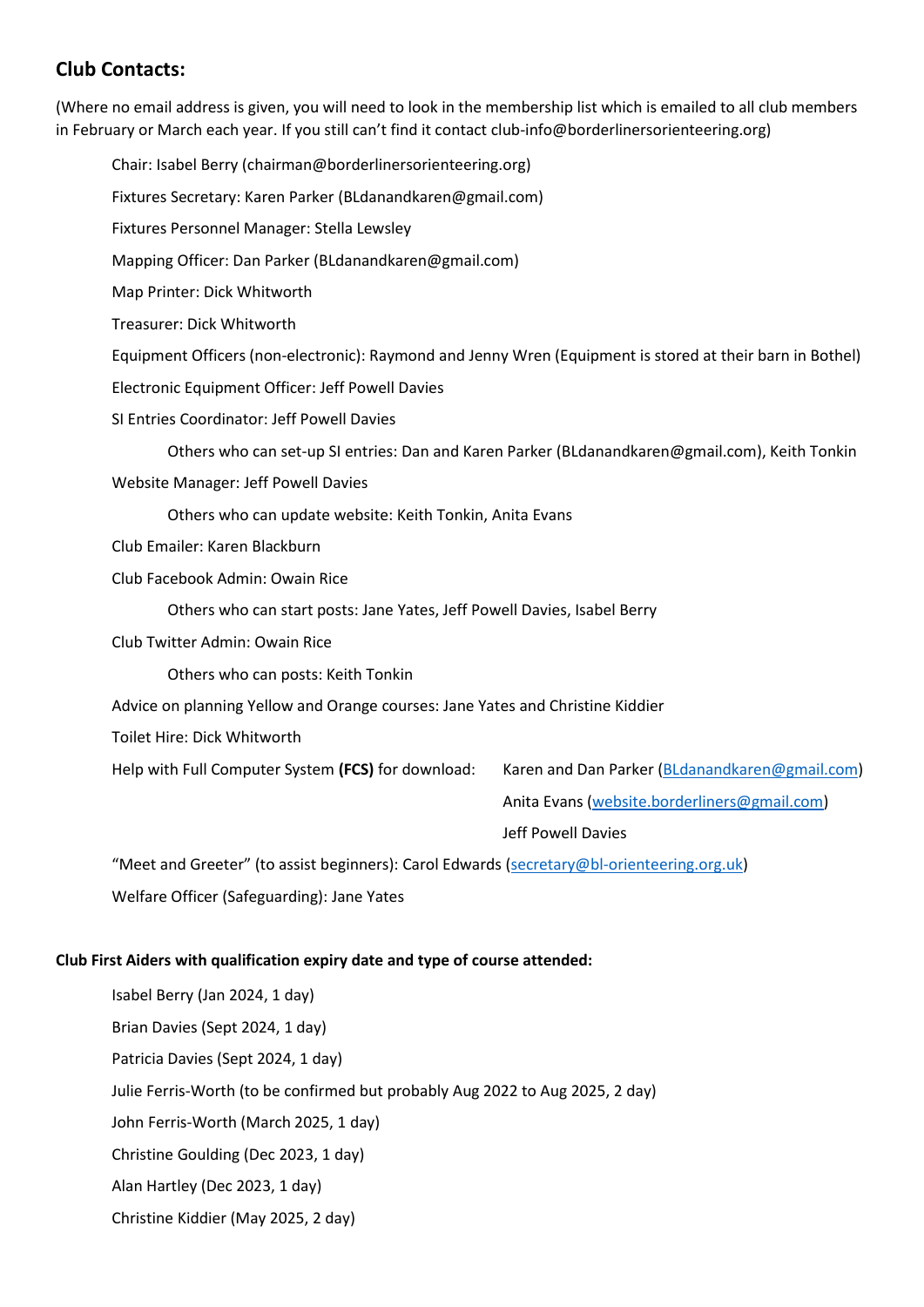Anita Laird (November 2022, 2 day)

Andy Lewsley (Dec 2023, 1 day)

Angela Whitworth (Jan 2023, ½ day)

Jane Yates (Feb 2023, 2 day)

For most areas first aiders are required to have done a 1 day course. For parks and small areas, a ½ day course is sufficient. For exposed or complex areas, a 2 day course is needed. The club's Welfare Officer can provide further advice.

#### **Club Controllers who can sign off a Risk Assessment:**

Carol Edwards Gerry Garvey Christine Goulding Andy Lewsley Dan Parker Karen Parker Jeff Powell Davies Keith Tonkin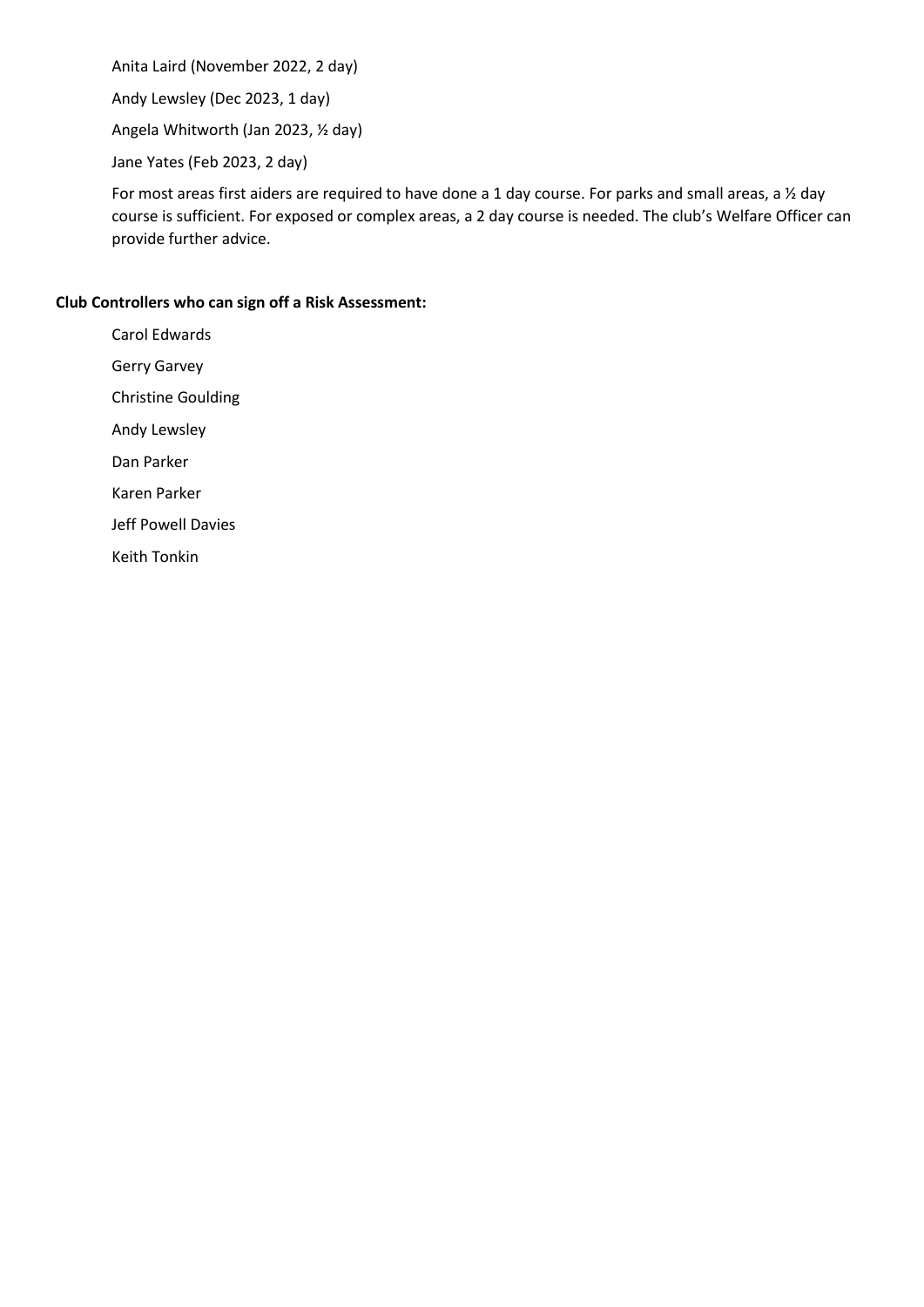# *SAMPLE FINAL DETAILS*

## *Border Liners Orienteering Club Local Event*

## *Askham Common (East)*

## *Saturday 19th September 2020*

#### *General Information*

*This event is being run in accordance with the British Orienteering guidance for resumption of orienteering in England. In order to participate in this event, you must agree to comply with the Participant Code of Conduct. You can read the full Code of Conduct on the BL website.*

#### *Entries and Course Changes*

*There is no entry on the day. Limited late entry and course changes are available by contacting the organisers in advance (BLdanandkaren@gmail.com).*

*The entry list is available at www.sientries.co.uk/list.php?event\_id=xxxx*

#### *Travel Directions and Parking*

*The event centre is at NY 499215. Nearest postcode CA10 2QA.*

*At the road junction at the north end of Helton Village (NY 511222) take the road that goes west. After about 100m turn right and go SW, steeply uphill. Neither junction will be signed. After about 1km the road flattens and you reach open fell. This is the start of the parking area (see map below). There will be no parking officials – just find a suitable spot on the grassy verge. It is a very popular spot with locals so please be considerate.*

#### *SI Card Hire*

*If you didn't fill in an SI card number when entering, then a SI card will be ready for you to borrow. Go to download/enquiries to collect it. There is no charge unless you lose it.*

#### *Start*

*Unless you need to collect an SI card you should just go straight to the start. It is 300m from download/enquiries and the route to it will be taped from there. The start will not be actively manned. Try wait for about 1 minute after the previous person on your course started.* 

#### *Finish*

*The finish is 100m from download/enquiries.*

#### *Course Details*

|             | Length (km) | Climb(m) | Map Scale            |
|-------------|-------------|----------|----------------------|
| Brown       | 10.2        | 180      | 1:10000, 5m contours |
| <b>Blue</b> | 6.8         | 120      | 1:10000, 5m contours |
| Green       | 4.5         | 70       | 1:7500, 5m contours  |
| Orange      | 3.8         | 70       | 1:7500, 5m contours  |

*All controls are SIAC enabled. The start and finish require dibbing.*

*Courses close at 14:15.*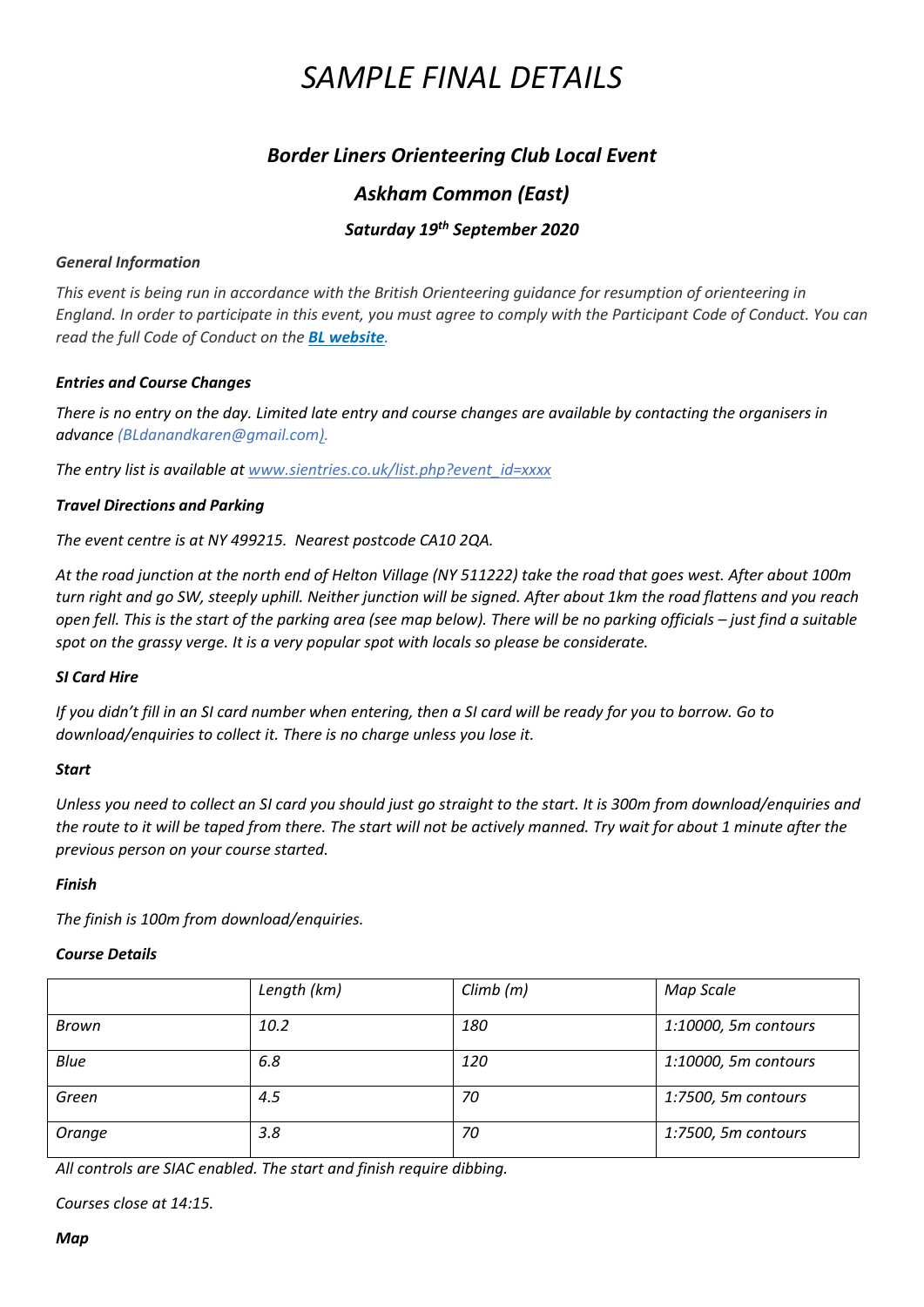*Descriptions are on the map. No loose descriptions will be available.*

*There are two special symbols:*

 $\times$  post **o** shooting butt

#### *Terrain*

*Open fell with a mixture of short grass, tussocky grass, bracken and heather. There are many paths of varying sizes. It's generally fairly flat but with hundreds of depressions and some linear sections of complex contour detail.*

#### *Toilets*

*There will be one Portaloo*

#### *Clothing*

*If the weather is unseasonably bad cagoules may be compulsory. Notices will be displayed to let you know. Shorts are allowed (unless cagoules are compulsory).*

#### *Dogs*

*There are no restrictions other than common sense. There are sheep in the area.*

#### *First Aid*

*First Aid is available at enquiries.*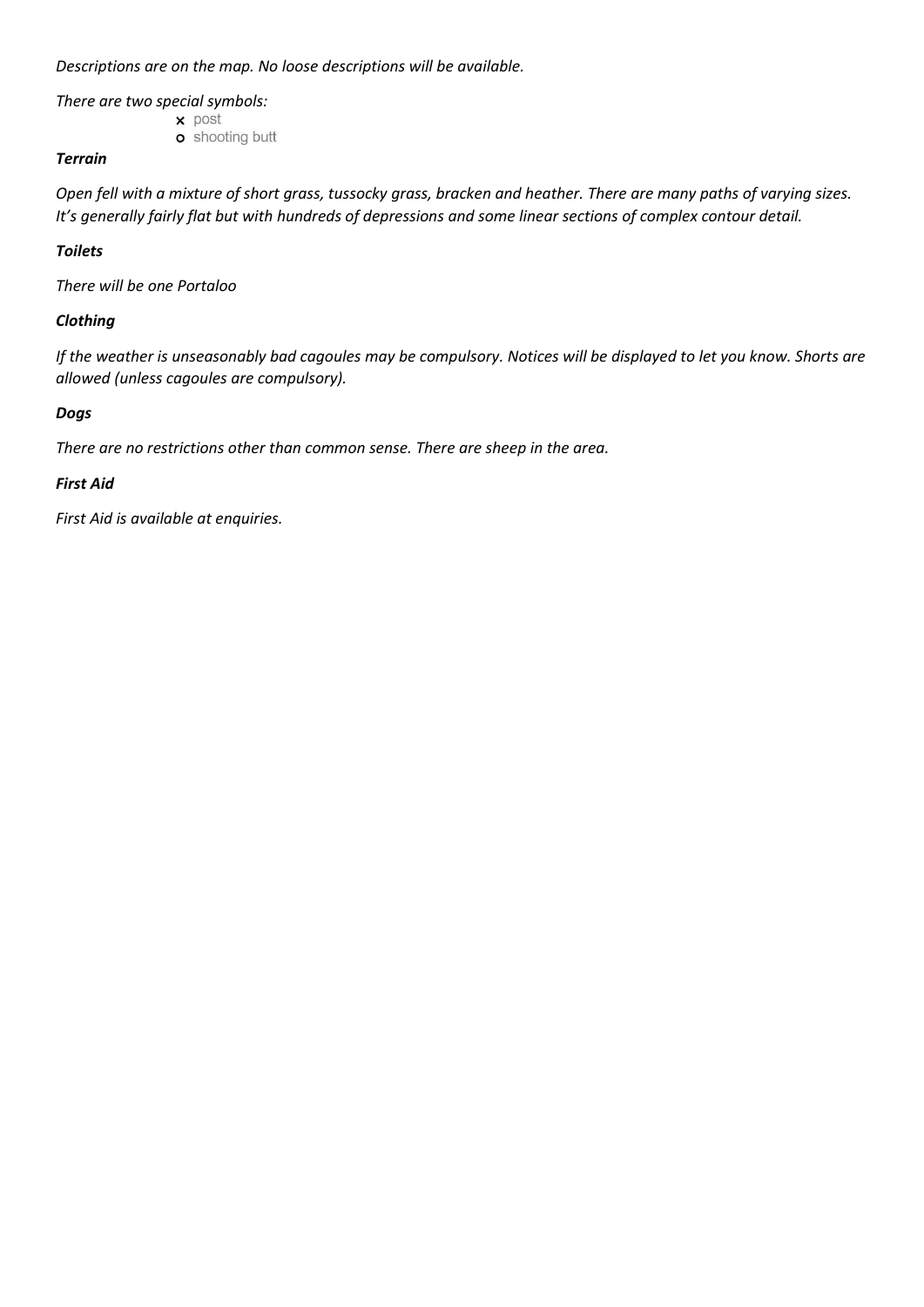# *SAMPLE RISK ASSESSMENT*

| Name of Club / satellite club name / after school club                                                                         |                   |                                       | <b>Border Liners Orienteering Club</b>                            |                                          |
|--------------------------------------------------------------------------------------------------------------------------------|-------------------|---------------------------------------|-------------------------------------------------------------------|------------------------------------------|
| Name of person completing this<br>form                                                                                         |                   | <b>Dan Parker</b>                     | Position of person completing this<br>form (coach, organiser etc) | <b>Organiser</b>                         |
| Venue for session / event / activity                                                                                           |                   | <b>Askham Fell, Nr Penrith</b>        | Date for session /<br>event / activity                            | Saturday 19 <sup>th</sup> September 2020 |
| Name of person in charge of session / event / activity                                                                         |                   | Dan Parker (DP)                       |                                                                   |                                          |
| <b>Risk assessment signed</b>                                                                                                  | <b>Dan Parker</b> |                                       | <b>Risk assessment dated</b>                                      | Dan Parker 20 <sup>th</sup> August 2020  |
| <b>Risk assessment checked Print name</b><br>by (name, position and $\alpha$ position (coach mentor, controller etc):<br>date) |                   | <b>Controller - Karen Parker (KP)</b> |                                                                   |                                          |
|                                                                                                                                | Sign and date:    |                                       | <b>K E Parker 21/08/20</b>                                        |                                          |

# **Emergency Information**

| <b>Emergency access point (for</b><br>emergency vehicles) | Post code / grid reference:<br>NY497214 CA10 2QL        | Place from which signed:<br><b>Helton</b> |
|-----------------------------------------------------------|---------------------------------------------------------|-------------------------------------------|
|                                                           |                                                         |                                           |
| <b>Nearest A&amp;E hospital:</b>                          | Name and Post code:                                     | Map available (where):                    |
|                                                           | Penrith Hospital Bridge Lane, Penrith, CA11 8HX         |                                           |
|                                                           | (GR - NY521293)                                         | At download                               |
|                                                           | <b>IOR</b>                                              |                                           |
|                                                           | <b>Cumberland Infirmary, Newtown Road, Carlisle CA2</b> |                                           |
|                                                           | 7HY (GR-NY 386561)                                      |                                           |
| <b>Working telephone:</b>                                 | Landline or mobile:                                     | Number:                                   |
|                                                           | If mobile (reception checked?)                          | Dan Parker - 07xxxxxxx                    |
|                                                           | <b>Mobile at download</b>                               | Karen Parker - 07xxxxxxx                  |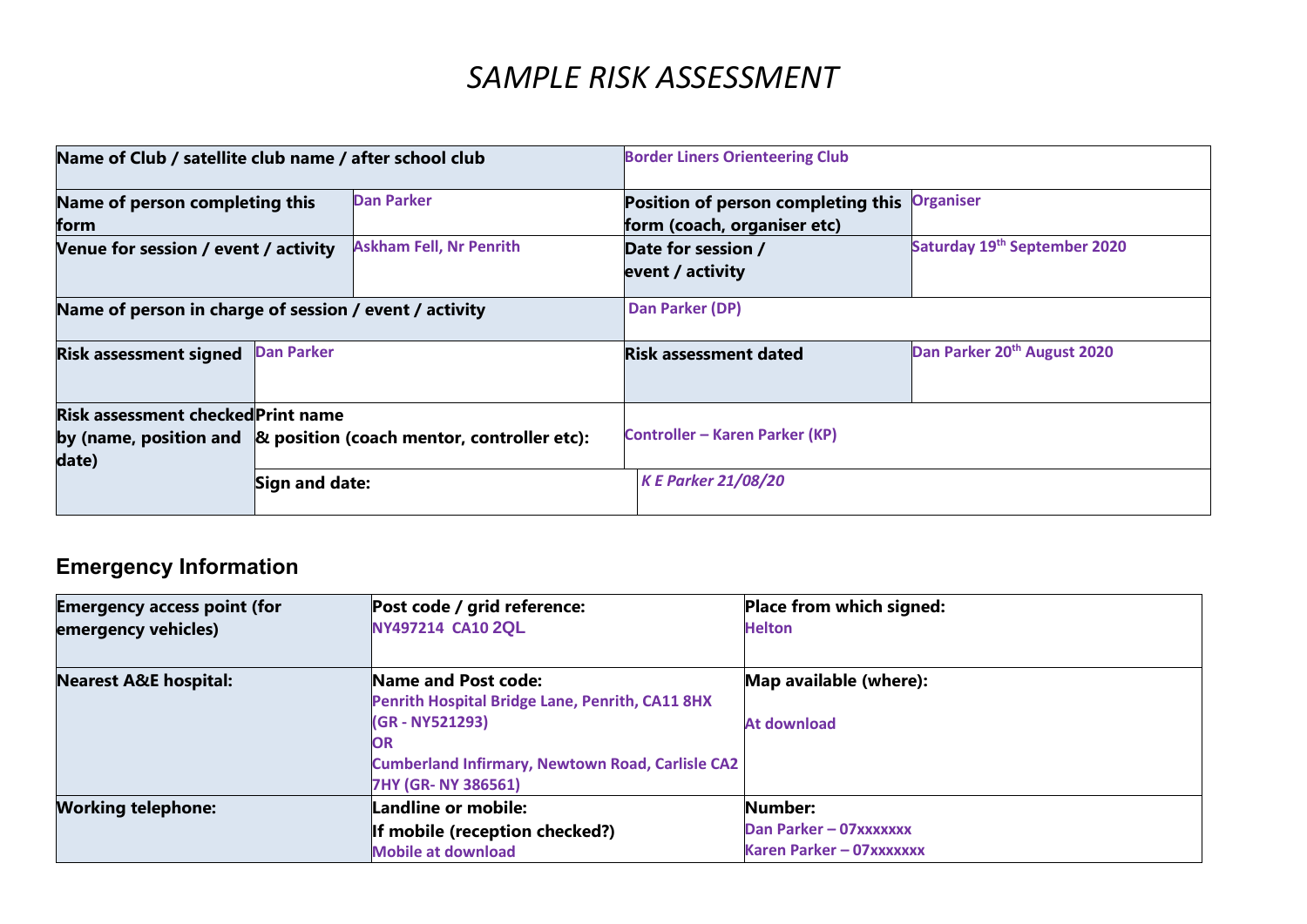| <b>First Aid cover</b> | Name of first aider:  | Located where?                                     |  |
|------------------------|-----------------------|----------------------------------------------------|--|
|                        | Jane xxxx/John xxxxxx | First Aid rucksack and other equipment at download |  |
|                        |                       |                                                    |  |

## **The Risk Assessment**

**It is essential that the mitigation column is completed in detail so that the control measures and who is responsible is fully understood in advance of the activity / session / event and that all staff / helpers are fully briefed.**

**NB: it is not sufficient only to put warnings in preliminary information as there is no way of being sure that all participants will have read them.**

| Hazard – note under these headings (see Possible outcome / injury including<br>suggested examples to consider) in area note on severity and likelihood of |                                       | <b>Mitigation</b><br><b>What control measure?</b>                                                                                                                                                             |
|-----------------------------------------------------------------------------------------------------------------------------------------------------------|---------------------------------------|---------------------------------------------------------------------------------------------------------------------------------------------------------------------------------------------------------------|
| to be used (Indoor / outdoor):                                                                                                                            | <b>loccurrence</b>                    | Who is responsible?                                                                                                                                                                                           |
| Area to be used<br>Paths rutted in places, uneven surfaces                                                                                                | Slips/trips/falls (minor, but likely) | Orienteering shoes provide adequate support (Individual competitors)                                                                                                                                          |
| Ticks / Scratches                                                                                                                                         | Ticks/scratches (minor, but likely)   | Competitors to be warned in details to inspect for ticks after the event<br>(DP). First Aid materials available for self-application. A qualified first<br>aider will also be present (with PPE) if required. |
| Bad or rapidly changing weather<br>conditions                                                                                                             | Exposure (major, unlikely)            | Warnings in Final Details. Potential compulsory wearing of<br>windproof/waterproof clothing. Signs up on day (DP)                                                                                             |
| <b>Disorientation</b>                                                                                                                                     | Getting lost                          | Safety bearing will be printed on map (DP)                                                                                                                                                                    |
| Road crossing                                                                                                                                             | Unlikely as it is a very quiet road.  | Youngest competitors will not cross the road. Other competitors<br>warned to be careful in final details and on control descriptions (DP)                                                                     |